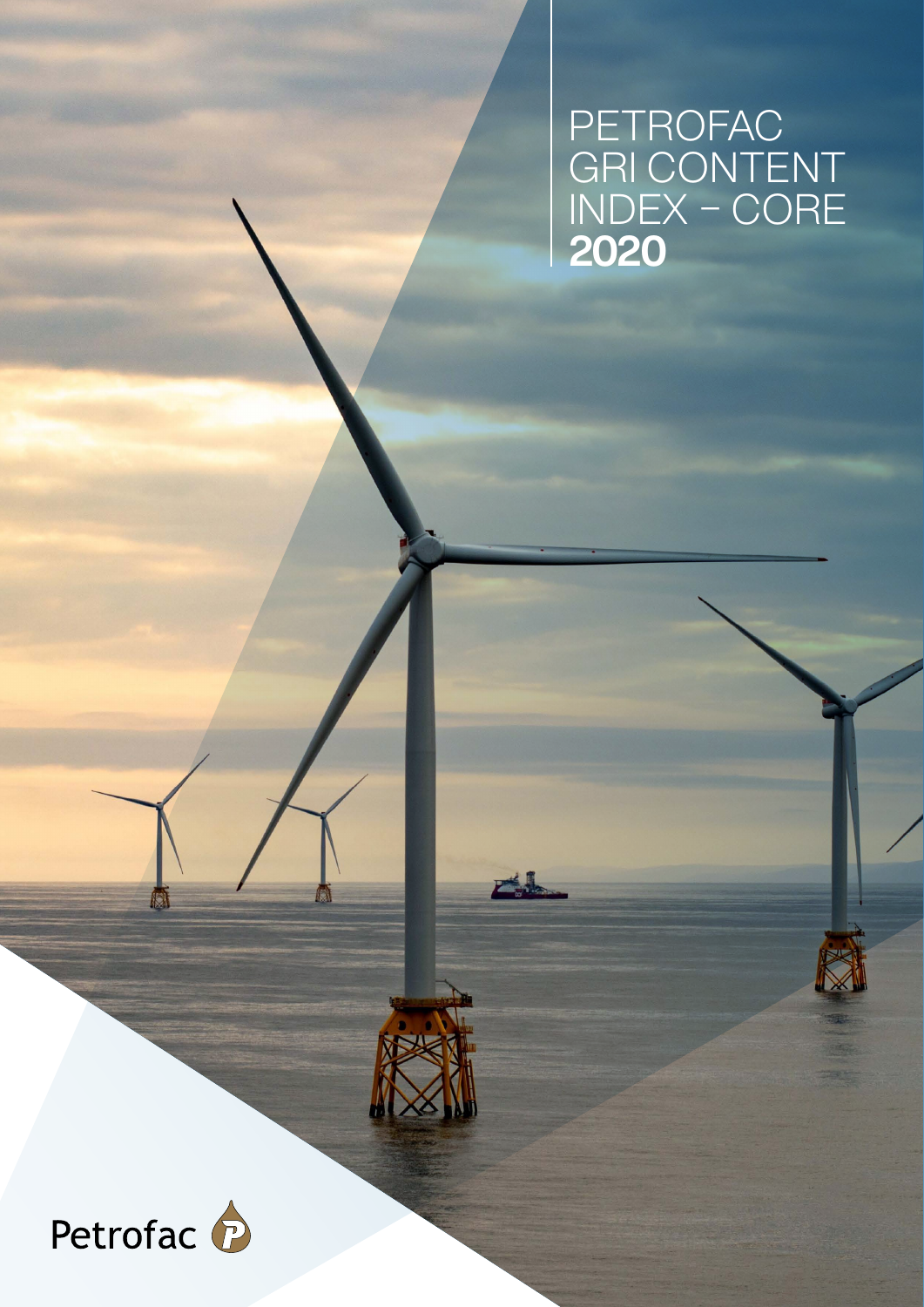# **Introduction**

The Petrofac 2020 Annual Report and Accounts has been prepared in accordance with the GRI G4 core guidelines. Our GRI Index outlines where the GRI G4 indicators can be found in the Annual Report via our [website.](http://petrofac.com) 

Our Corporate Responsibility reporting focusses on those issues identified as material for both external stakeholders and the business, and these are marked with an asterisk in the GRI index.

These material aspects relate to all business divisions and activities conducted by Petrofac Limited and its subsidiaries, covering the reporting period from January 1st to December 31st 2020, unless otherwise stated. Where indicators for material issues are not present, a narrative is given.

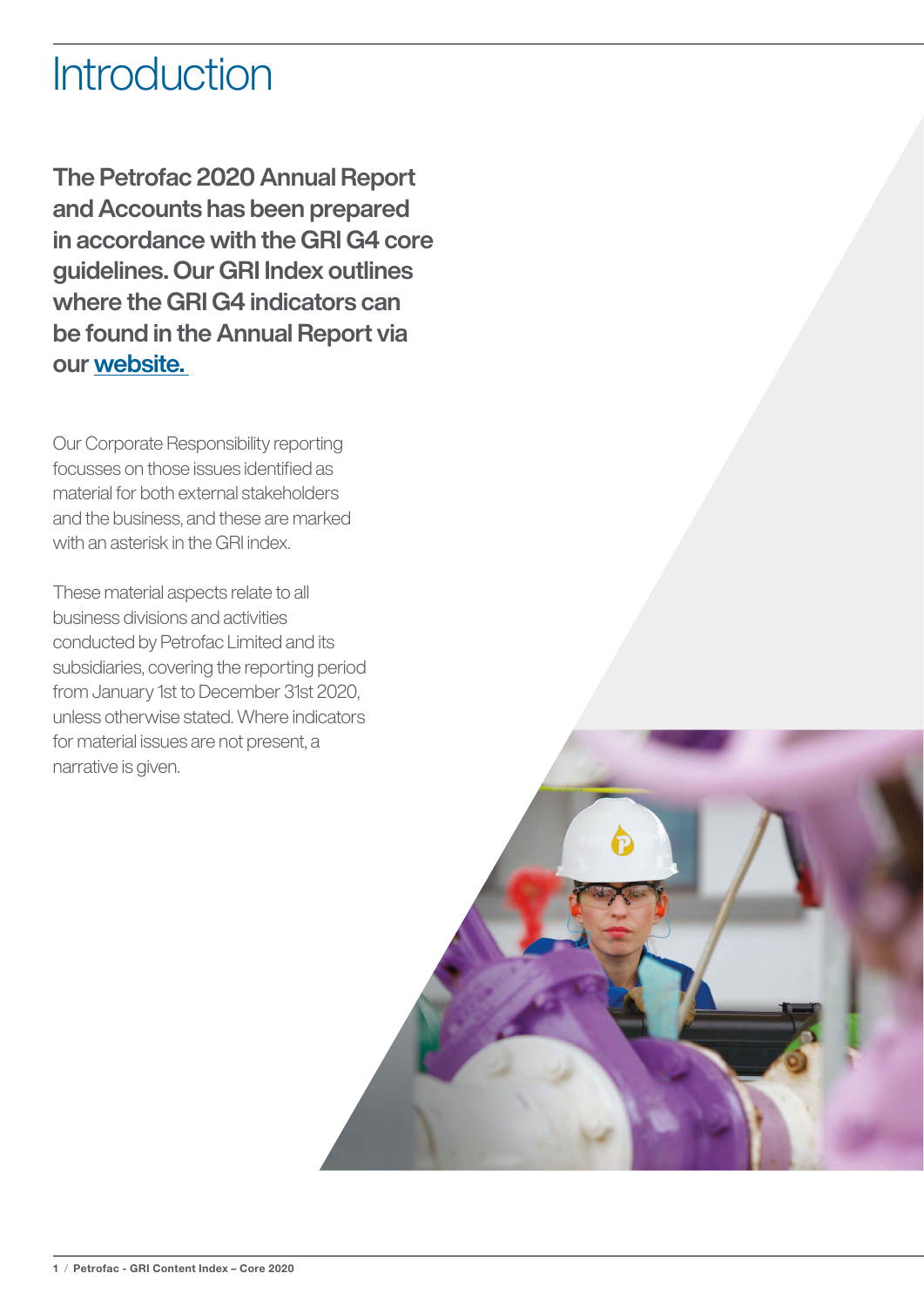#### General Standard **Disclosures**

| <b>Disclosure</b>                      | Description                                                                                                                                    | Location of disclosures / comments           |
|----------------------------------------|------------------------------------------------------------------------------------------------------------------------------------------------|----------------------------------------------|
| <b>STRATEGY AND ANALYSIS</b>           |                                                                                                                                                |                                              |
| G4-1                                   | Statement from the most senior decision-maker                                                                                                  | <b>ARA 7-9</b>                               |
| <b>ORGANISATIONAL PROFILE</b>          |                                                                                                                                                |                                              |
| $G4-3$                                 | Name of the organisation                                                                                                                       | <b>ARA 202</b>                               |
| $G4-4$                                 | Primary brands, products, and services                                                                                                         | ARA 2-3, 20-21                               |
| G4-5                                   | Location of headquarters                                                                                                                       | ARA 218 (back cover)                         |
| G4-6                                   | Number and location of operations                                                                                                              | Locations                                    |
| G4-7                                   | Nature of ownership and legal form                                                                                                             | <b>Major Shareholders</b><br>ARA 93, 188-190 |
| $G4-8$                                 | Markets served                                                                                                                                 | <b>Markets</b><br>ARA 16-19                  |
| $G4-9$                                 | Scale of the organisation                                                                                                                      | About us; Our people<br>ARA 2-3              |
| G4-10                                  | Total workforce by employment type,<br>employmentcontract, and region,<br>broken down by gender                                                | Our people<br><b>ARA 42</b>                  |
| $G4-11$                                | Percentage of employees covered<br>by collective bargaining agreements                                                                         |                                              |
| $G4-12$                                | The organisation's supply chain                                                                                                                | <b>Procurement Expertise</b><br>ARA 50-51    |
| $G4-13$                                | Significant changes during the reporting<br>period regarding size, structure or ownership                                                      | Our Structure; Our Journey                   |
| $G4-14$                                | Explanation of whether and how the<br>precautionary approach or principle<br>is addressed by the organisation                                  | <b>Risk Management</b><br>ARA 35, 60-62      |
| G4-15                                  | External economic, environmental, and social<br>charters, principles, or other initiatives to which<br>the organization subscribes or endorses | ARA 49-50                                    |
| G4-16                                  | Memberships of associations and national or<br>international advocacy organizations in which<br>the organization participates or supports      | ARA 52-55                                    |
| <b>MATERIAL ASPECTS AND BOUNDARIES</b> |                                                                                                                                                |                                              |
| G4-17                                  | Entities included in financial statements<br>and those not covered by report                                                                   | ARA 188-190                                  |
| G4-18                                  | Process for defining report content<br>and the aspect boundaries                                                                               | ARA 35, 60-67                                |
| G4-19                                  | Material aspects identified in the<br>process for defining report content                                                                      | <b>Risk Management</b><br><b>ARA 62</b>      |
| G4-20                                  | For each material aspect, report the<br>aspect boundary within the organisation                                                                | ARA 63-67                                    |
| G4-21                                  | For each material aspect, report the<br>aspect boundary outside the organisation                                                               | ARA 63-67                                    |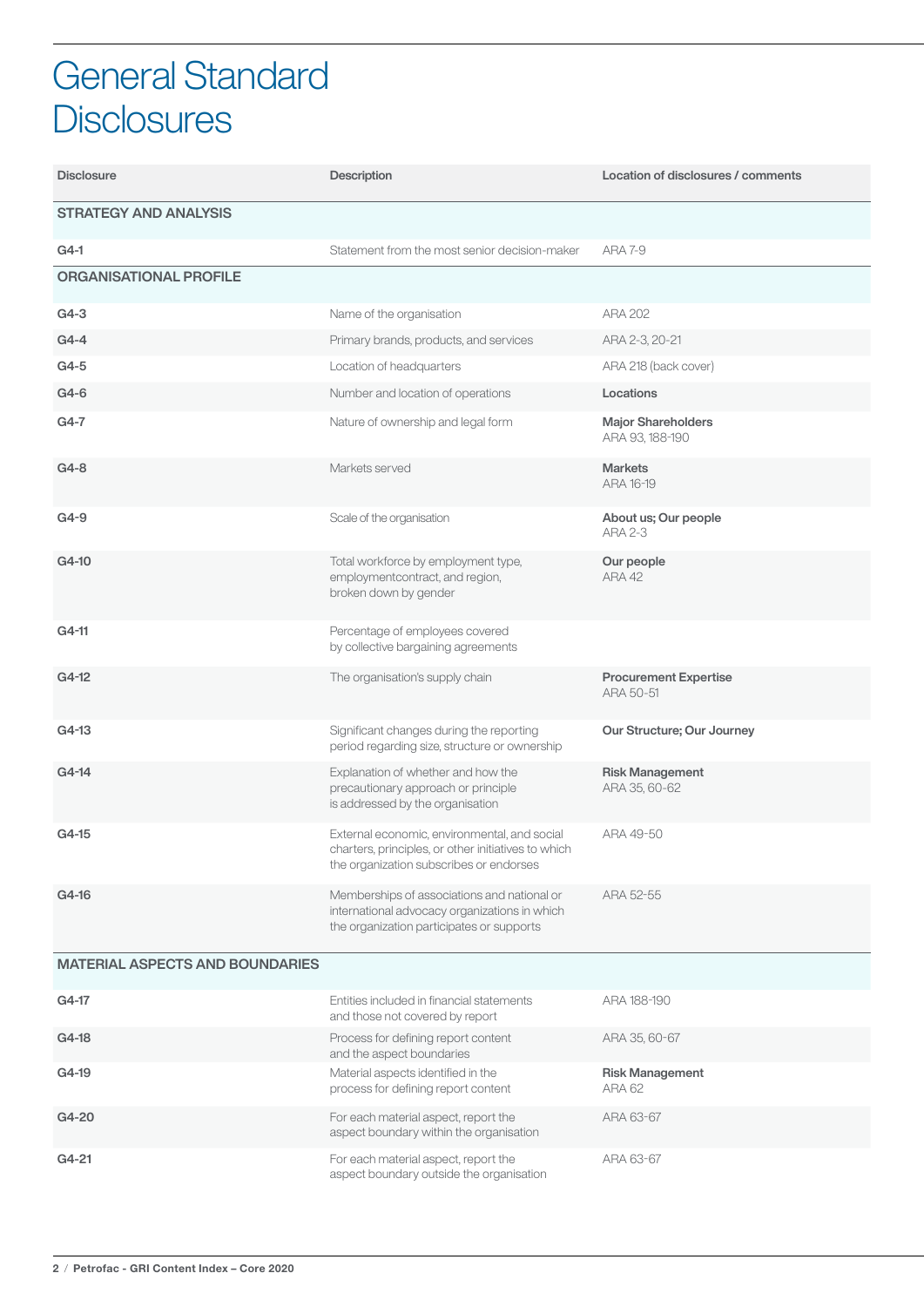# General Standard **Disclosures**

| <b>Disclosure</b>             | Description                                                                                                                                                                                                                                                | Location of disclosures / comments                              |
|-------------------------------|------------------------------------------------------------------------------------------------------------------------------------------------------------------------------------------------------------------------------------------------------------|-----------------------------------------------------------------|
| <b>STAKEHOLDER ENGAGEMENT</b> |                                                                                                                                                                                                                                                            |                                                                 |
| G4-24                         | List of stakeholder groups<br>engaged by the organisation                                                                                                                                                                                                  | ARA 12-15                                                       |
| G4-25                         | Basis for identification and<br>selection of stakeholders                                                                                                                                                                                                  | ARA 92-93                                                       |
| G4-26                         | Approaches to stakeholder engagement,<br>including frequency of engagement by<br>type and by stakeholder group                                                                                                                                             | ARA 12-15, 47-48                                                |
| G4-27                         | Key topics and concerns that have been<br>raised through stakeholder engagement,<br>and how the organisation has responded                                                                                                                                 | ARA 12-15                                                       |
| <b>REPORT PROFILE</b>         |                                                                                                                                                                                                                                                            |                                                                 |
| G4-28                         | Reporting period (e.g., fiscal / calendar year)<br>for information provided                                                                                                                                                                                | <b>ARA 202</b>                                                  |
| G4-29                         | Date of most recent previous report (if any)                                                                                                                                                                                                               | <b>Reports and accounts</b>                                     |
| G4-30                         | Reporting cycle (annual, biennial, etc.)                                                                                                                                                                                                                   | Annual                                                          |
| $G4 - 31$                     | Contact point for questions<br>regarding the report or its contents                                                                                                                                                                                        | <b>Corporate Contacts</b>                                       |
| G4-32                         | Report the 'in accordance' option chosen,<br>as well as the GRI content index and reference<br>to the External Assurance Report                                                                                                                            | ARA 120-130                                                     |
| G4-33                         | Policy and current practice with regard<br>to seeking external assurance for the report                                                                                                                                                                    | ARA 120-130                                                     |
| <b>GOVERNANCE</b>             |                                                                                                                                                                                                                                                            |                                                                 |
| G4-34                         | Governance structure, including highest<br>governance body responsible for decision<br>making on economic, environmental and<br>social impacts                                                                                                             | <b>Corporate Governance</b><br>ARA 53-55, 86-91                 |
| <b>ETHICS AND INTEGRITY</b>   |                                                                                                                                                                                                                                                            |                                                                 |
| G4-5RT6*                      | The organisation's values, principles, standards<br>and norms of behaviour such as codes of<br>conduct and codes of ethics.                                                                                                                                | Ethics; Values; Policies, codes and standards<br>ARA 2, 105-106 |
| $G4 - 57*$                    | Internal and external mechanisms for seeking<br>advice on ethical and lawful behavior, and<br>matters related to organisational integrity,<br>such as helplines or advice lines                                                                            | <b>Ethics</b><br>ARA 53-55, 105-106                             |
| $G4 - 58*$                    | Report the internal and external mechanisms<br>for reporting concerns about unethical or<br>unlawful behavior, and matters related to<br>organisational integrity, such as escalation<br>through line management, whistleblowing<br>mechanisms or hotlines | <b>Ethics; Whistleblowing</b><br>ARA 53-55, 105-106             |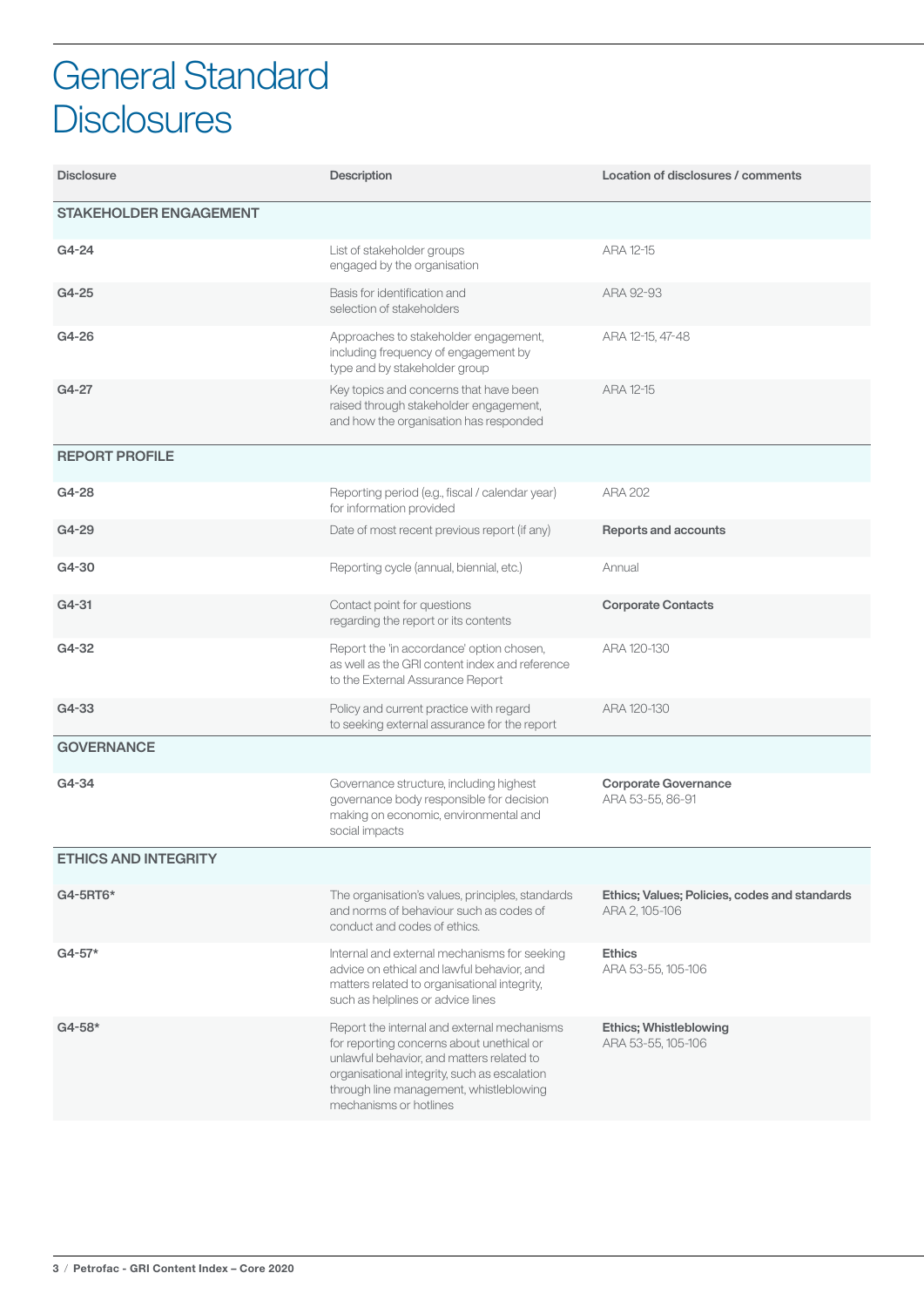# Specific Standard **Disclosures**

| <b>Disclosure</b>                                                                           | <b>Description</b>                                                                                                                                      | Location of disclosures / comments                                                 |  |  |
|---------------------------------------------------------------------------------------------|---------------------------------------------------------------------------------------------------------------------------------------------------------|------------------------------------------------------------------------------------|--|--|
| <b>ECONOMIC-</b><br><b>PROCUREMENT PRACTICES</b>                                            |                                                                                                                                                         |                                                                                    |  |  |
| G4-DMA                                                                                      | Disclosures on management approach                                                                                                                      | <b>In-Country Value</b><br>ARA 49-51                                               |  |  |
| G4-EC1                                                                                      | Direct economic value<br>generated and distributed                                                                                                      |                                                                                    |  |  |
| <b>G4-EC7</b>                                                                               | Development and impact of infrastructure<br>investments and services supported                                                                          |                                                                                    |  |  |
| G4-EC9                                                                                      | Proportion of spending on local suppliers<br>at significant locations of operation                                                                      |                                                                                    |  |  |
| <b>ENVIRONMENT - ENERGY</b>                                                                 |                                                                                                                                                         |                                                                                    |  |  |
| G4-DMA*                                                                                     | Disclosures on management approach                                                                                                                      | <b>ESG Datasheet: TCFD Climate</b><br>Response Report; Climate Change<br>ARA 37-41 |  |  |
| G4-EN6*                                                                                     | Reduction of energy consumption                                                                                                                         |                                                                                    |  |  |
| G4-EN7*                                                                                     | Reduction of energy requirements<br>of products and services                                                                                            |                                                                                    |  |  |
| G4-EN15*                                                                                    | Direct greenhouse gas (GHG) emissions (scope 1)                                                                                                         |                                                                                    |  |  |
| G4-EN16*                                                                                    | Direct greenhouse gas (GHG) emissions (scope 2)                                                                                                         |                                                                                    |  |  |
| G4-EN18*                                                                                    | Greenhouse gas (GHG) emissions intensity                                                                                                                |                                                                                    |  |  |
| G4-EN19*                                                                                    | Reduction of greenhouse<br>gas (GHG) emissions                                                                                                          |                                                                                    |  |  |
| <b>ENVIRONMENT-</b><br><b>EFFLUENTS AND WASTE</b>                                           |                                                                                                                                                         |                                                                                    |  |  |
| G4-DMA*                                                                                     | Disclosures on management approach                                                                                                                      | <b>ESG Datasheet</b><br><b>ARA 37</b>                                              |  |  |
| G4-EN24*                                                                                    | Total number and volume of significant spills                                                                                                           |                                                                                    |  |  |
| <b>SOCIAL - LABOUR PRACTICES AND</b><br><b>DECENT WORK - OCCUPATIONAL HEALTH AND SAFETY</b> |                                                                                                                                                         |                                                                                    |  |  |
| G4-DMA*                                                                                     | Disclosures on management approach                                                                                                                      | Safety; Going Back to Basics<br>ARA 42-44                                          |  |  |
| $G4-LAG*$                                                                                   | Type and rates of injury, occupational diseases, lost<br>days and absenteeism<br>and total number of work related<br>fatalities by region and by gender |                                                                                    |  |  |
| SOCIAL - LABOUR PRACTICES AND DECENT WORK -<br><b>DIVERSITY AND EQUAL OPPORTUNITY</b>       |                                                                                                                                                         |                                                                                    |  |  |
| G4-DMA                                                                                      | Disclosures on management approach                                                                                                                      | <b>Our People</b><br>ARA 82-85, 42, 46-48                                          |  |  |
| G4-LA12*                                                                                    | Composition of governance bodies<br>and breakdown of employees<br>per employee category                                                                 |                                                                                    |  |  |